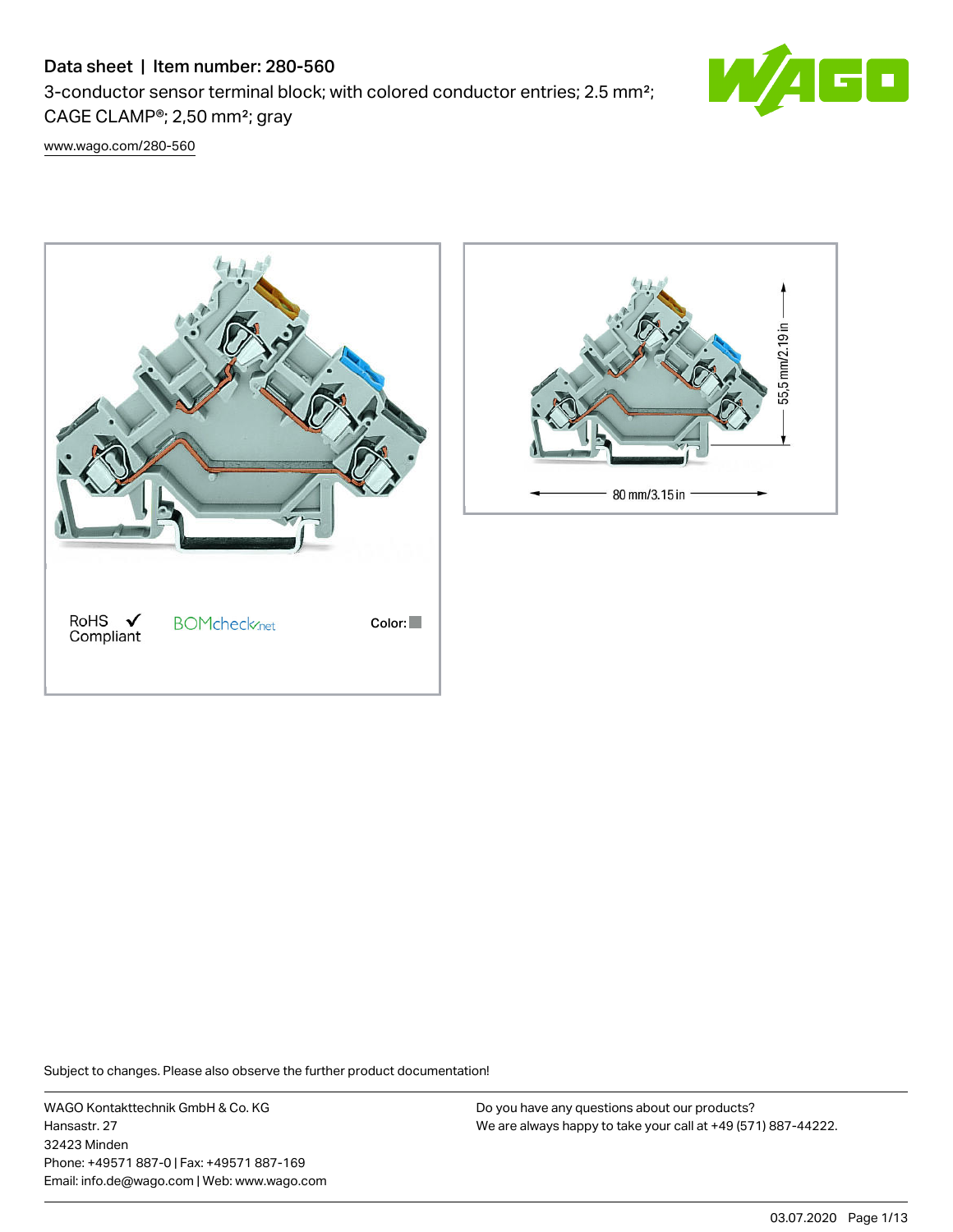



## Item description

#### Note:

### Terminating Aluminum Conductors

WAGO spring clamp terminal blocks are suitable for solid aluminum conductors up to 4 mm²/12 AWG if WAGO "Alu-Plus" Contact Paste is used for termination.

"Alu-Plus" Contact Paste Advantages:

- $\blacksquare$ Automatically destroys the oxide film during clamping.
- П Prevents fresh oxidation at the clamping point.
- П Prevents electrolytic corrosion between aluminum and copper conductors (in the same terminal block).
- П Provides long-term protection against corrosion.

Using terminal blocks with CAGE CLAMP® Spring Pressure Connection Technology, aluminum conductors must first be cleaned with a blade and then immediately be inserted into the clamping units filled with "Alu-Plus" Contact Paste.

It is also possible to apply WAGO "Alu-Plus" additionally on the whole surface of the aluminum conductor before termination.

Please note that the nominal currents must be adapted to the reduced conductivity of the aluminum conductors::  $2.5$  mm<sup>2</sup> = 16 A 4 mm<sup>2</sup> = 22 A

## Data Electrical data

Subject to changes. Please also observe the further product documentation!

WAGO Kontakttechnik GmbH & Co. KG Hansastr. 27 32423 Minden Phone: +49571 887-0 | Fax: +49571 887-169 Email: info.de@wago.com | Web: www.wago.com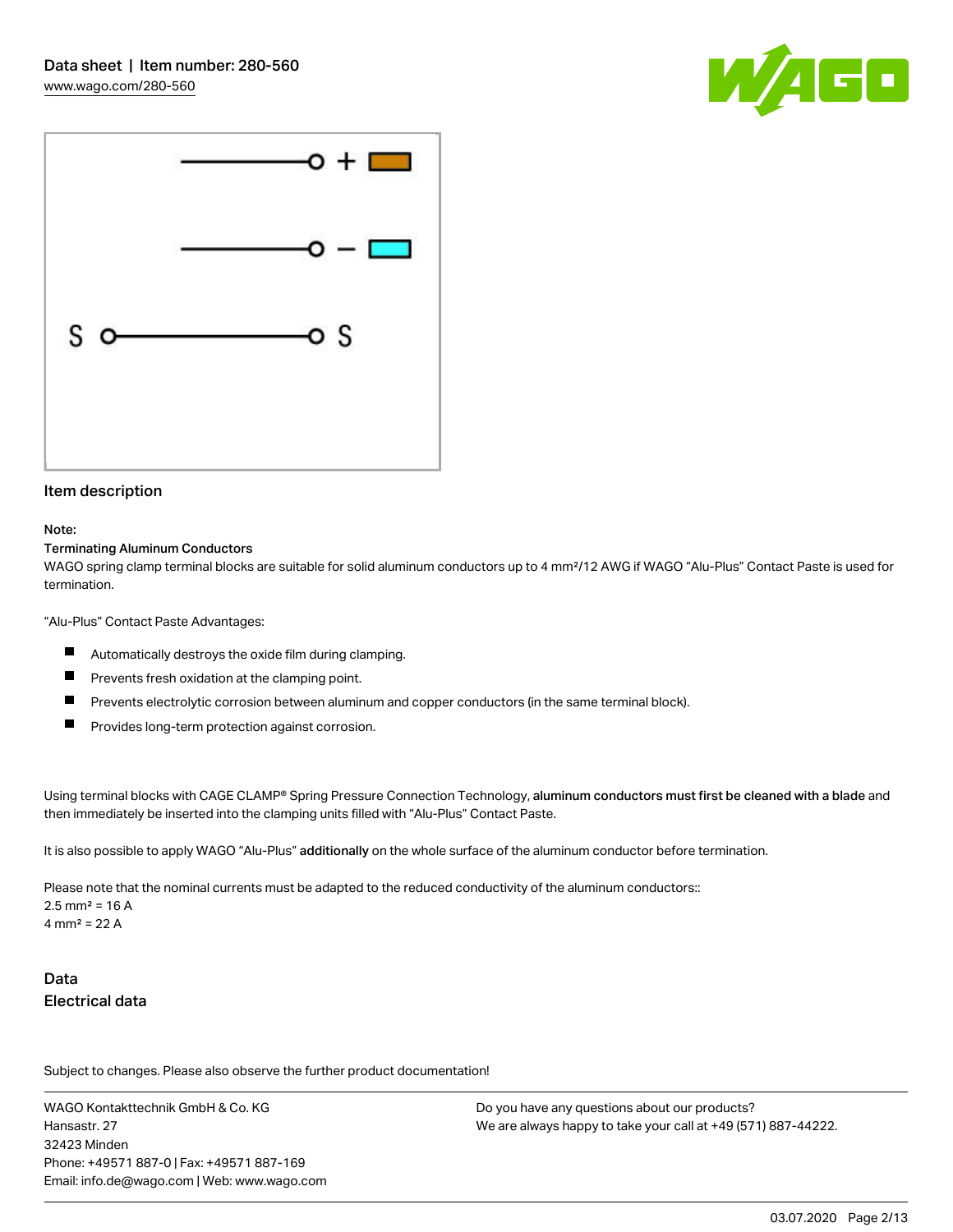

## Ratings per IEC/EN 60664-1

| Nominal voltage (III/3)     | 400 V                                                                 |
|-----------------------------|-----------------------------------------------------------------------|
| Rated surge voltage (III/3) | 6 kV                                                                  |
| Rated current               | 20 A                                                                  |
| Legend (ratings)            | $(III / 3)$ $\triangle$ Overvoltage category III / Pollution degree 3 |

## Connection data

#### Connection technology CAGE CLAMP®

|                                   | CAGE CLAMP                             |
|-----------------------------------|----------------------------------------|
| <b>Actuation type</b>             | Operating tool                         |
| Connectable conductor materials   | Copper<br>Aluminum                     |
| Solid conductor                   | $0.082.5$ mm <sup>2</sup> / 28  12 AWG |
| Fine-stranded conductor           | $0.082.5$ mm <sup>2</sup> / 28  12 AWG |
| Strip length                      | 89 mm / 0.31  0.35 inch                |
| Total number of connection points | 4                                      |
| Total number of potentials        | 3                                      |
| Number of levels                  | 3                                      |
| Wiring type                       | Front-entry wiring                     |
| Note (conductor cross-section)    | 12 AWG: THHN, THWN                     |
|                                   |                                        |

## Geometrical Data

| Width                              | 5 mm / 0.197 inch    |
|------------------------------------|----------------------|
| Height from upper-edge of DIN-rail | 55.5 mm / 2.185 inch |
| Depth                              | 80 mm / 3.15 inch    |

## Mechanical data

| Design        | angled         |
|---------------|----------------|
| Mounting type | DIN-35 rail    |
| Marking level | Center marking |

## Material Data

| Color               | gray                 |
|---------------------|----------------------|
| Insulation material | Polyamide 66 (PA 66) |
| Fire load           | 0.175 MJ             |
| Weight              | 10.6g                |

Subject to changes. Please also observe the further product documentation!

WAGO Kontakttechnik GmbH & Co. KG Hansastr. 27 32423 Minden Phone: +49571 887-0 | Fax: +49571 887-169 Email: info.de@wago.com | Web: www.wago.com Do you have any questions about our products? We are always happy to take your call at +49 (571) 887-44222.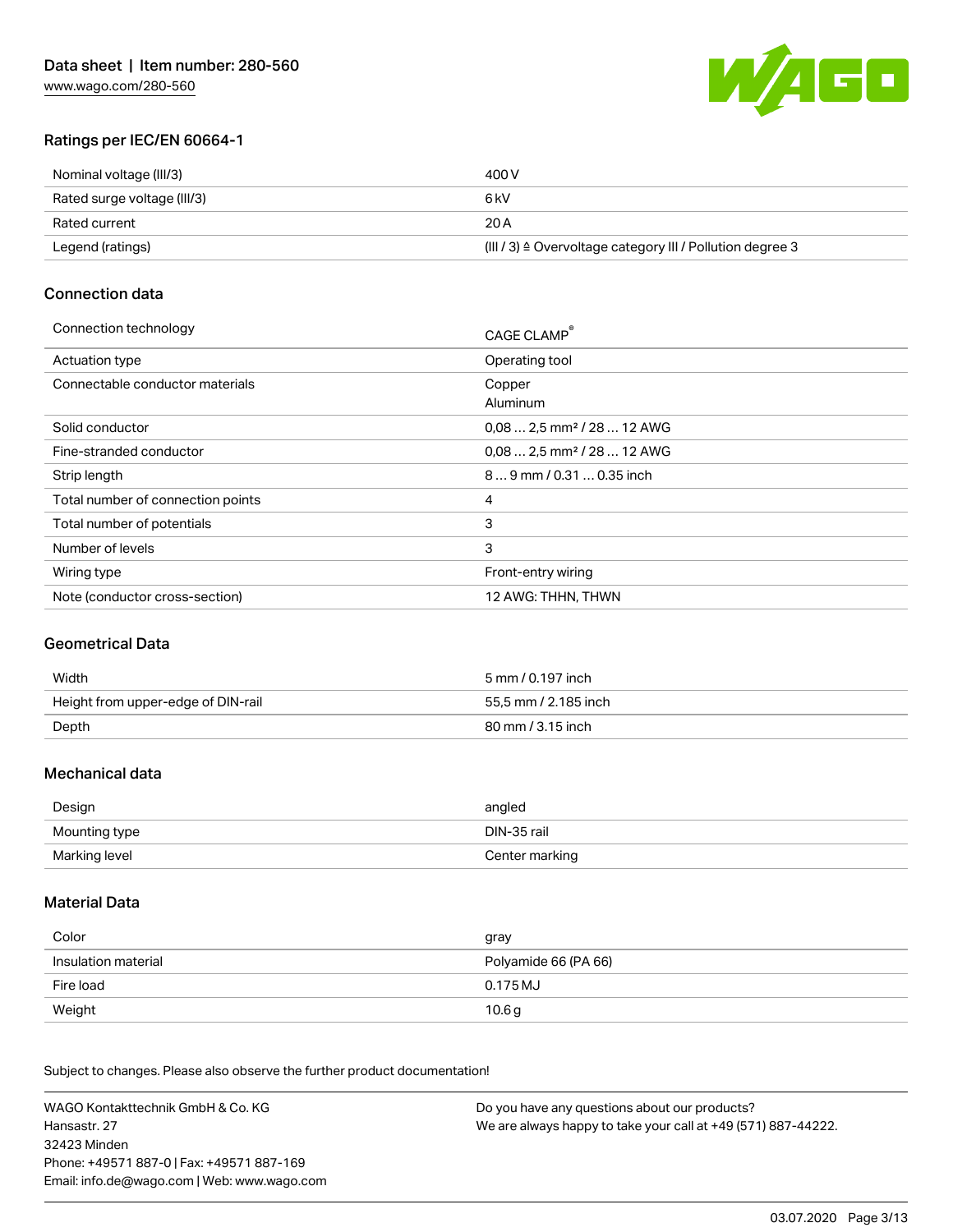

## Commercial data

| Product Group         | 1 (Rail Mounted Terminal Blocks) |
|-----------------------|----------------------------------|
| Packaging type        | <b>BOX</b>                       |
| Country of origin     | DE                               |
| <b>GTIN</b>           | 4044918637176                    |
| Customs tariff number | 85369010000                      |

## Approvals / Certificates

### Country specific Approvals

| Logo | Approval                                      | <b>Additional Approval Text</b> | Certificate<br>name |
|------|-----------------------------------------------|---------------------------------|---------------------|
| EMA  | <b>CCA</b><br><b>DEKRA Certification B.V.</b> | EN 60947                        | 2160584.53          |
|      | <b>CSA</b><br><b>DEKRA Certification B.V.</b> | C <sub>22.2</sub>               | 1536071             |

#### Ship Approvals

| Logo                             | Approval                                                | <b>Additional Approval Text</b> | Certificate<br>name                |
|----------------------------------|---------------------------------------------------------|---------------------------------|------------------------------------|
| ABS.                             | <b>ABS</b><br>American Bureau of Shipping               | EN 60947                        | $20 -$<br>HG1941090-<br><b>PDA</b> |
| <b>DNV-GL</b><br><b>MARITIME</b> | <b>DNV GL</b><br>Det Norske Veritas, Germanischer Lloyd |                                 | TAE00001V2                         |

#### UL-Approvals

|      |                                |                                 | Certificate |
|------|--------------------------------|---------------------------------|-------------|
| Logo | Approval                       | <b>Additional Approval Text</b> | name        |
|      | UR                             | <b>UL 1059</b>                  | 20190731-   |
| ſ    | Underwriters Laboratories Inc. |                                 | E45172      |

Subject to changes. Please also observe the further product documentation!

WAGO Kontakttechnik GmbH & Co. KG Hansastr. 27 32423 Minden Phone: +49571 887-0 | Fax: +49571 887-169 Email: info.de@wago.com | Web: www.wago.com

Do you have any questions about our products? We are always happy to take your call at +49 (571) 887-44222.

Certificate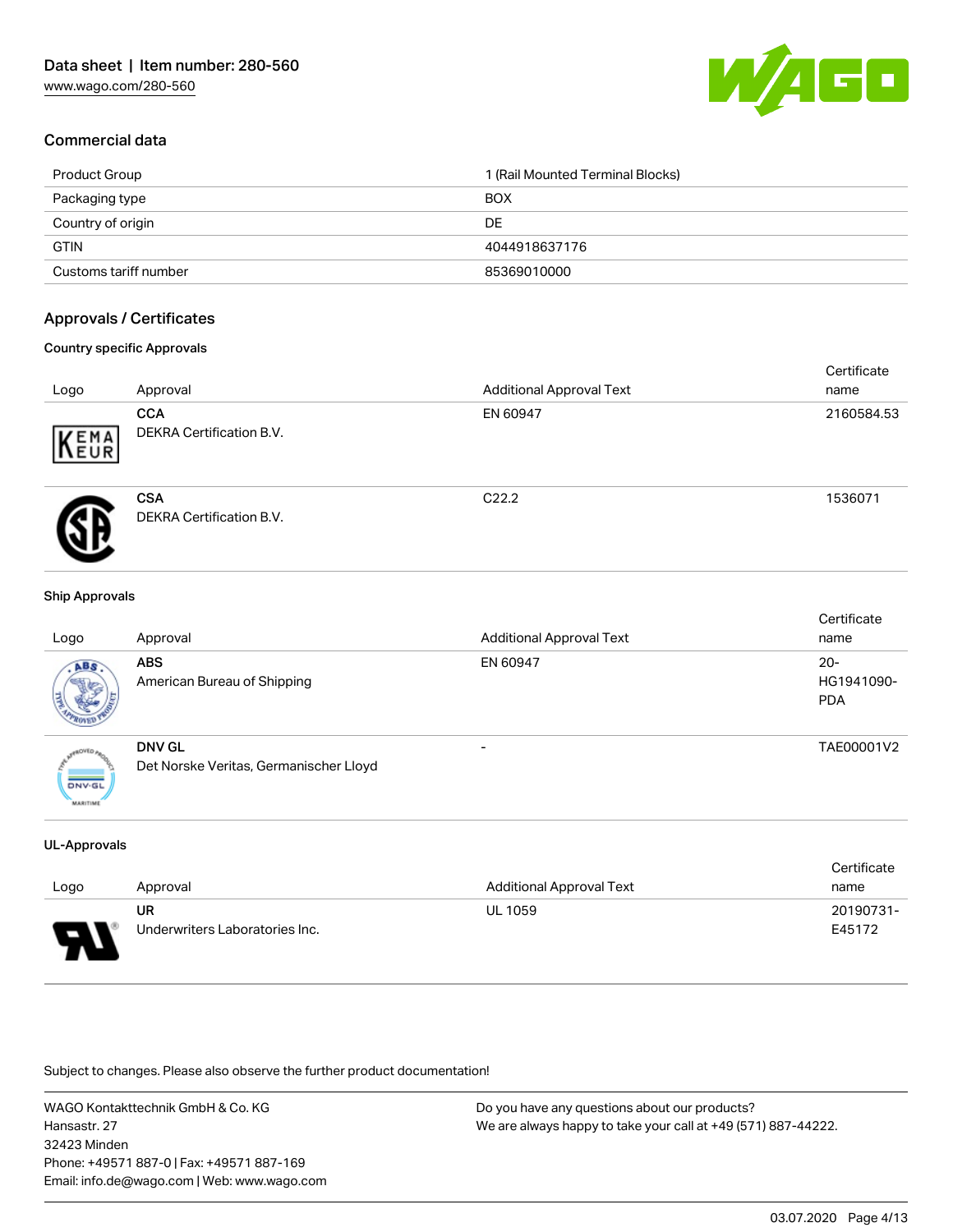Counterpart

Compatible products

Marking accessories



| R | Item no.: 2009-115<br>WMB-Inline; for Smart Printer; 1500 pieces on roll; stretchable 5 - 5.2 mm; plain; snap-on type; white                   | www.wago.com/2009-115                 |
|---|------------------------------------------------------------------------------------------------------------------------------------------------|---------------------------------------|
|   | Item no.: 2009-115/000-002<br>WMB-Inline; for Smart Printer; 1500 pieces on roll; stretchable 5 - 5.2 mm; plain; snap-on type; yellow /000-002 | www.wago.com/2009-115                 |
|   | Item no.: 2009-115/000-006<br>WMB-Inline; for Smart Printer; 1500 pieces on roll; stretchable 5 - 5.2 mm; plain; snap-on type; blue            | www.wago.com/2009-115<br>/000-006     |
|   | Item no.: 2009-115/000-007<br>WMB-Inline; for Smart Printer; 1500 pieces on roll; stretchable 5 - 5.2 mm; plain; snap-on type; gray            | www.wago.com/2009-115<br>/000-007     |
|   | Item no.: 2009-115/000-012<br>WMB-Inline; for Smart Printer; 1500 pieces on roll; stretchable 5 - 5.2 mm; plain; snap-on type; orange /000-012 | www.wago.com/2009-115                 |
|   | Item no.: 2009-115/000-017<br>WMB-Inline; for Smart Printer; 1500 pieces on roll; stretchable 5 - 5.2 mm; plain; snap-on type; light<br>green  | www.wago.com/2009-115<br>/000-017     |
|   | Item no.: 2009-115/000-023<br>WMB-Inline; for Smart Printer; 1500 pieces on roll; stretchable 5 - 5.2 mm; plain; snap-on type; green           | www.wago.com/2009-115<br>$/000 - 023$ |
|   | Item no.: 2009-115/000-024<br>WMB-Inline; for Smart Printer; 1500 pieces on roll; stretchable 5 - 5.2 mm; plain; snap-on type; violet          | www.wago.com/2009-115<br>/000-024     |
|   | Item no.: 793-501<br>WMB marking card; as card; not stretchable; plain; snap-on type; white                                                    | www.wago.com/793-501                  |
|   | Item no.: 793-501/000-002<br>WMB marking card; as card; not stretchable; plain; snap-on type; yellow                                           | www.wago.com/793-501<br>/000-002      |

Subject to changes. Please also observe the further product documentation!

WAGO Kontakttechnik GmbH & Co. KG Hansastr. 27 32423 Minden Phone: +49571 887-0 | Fax: +49571 887-169 Email: info.de@wago.com | Web: www.wago.com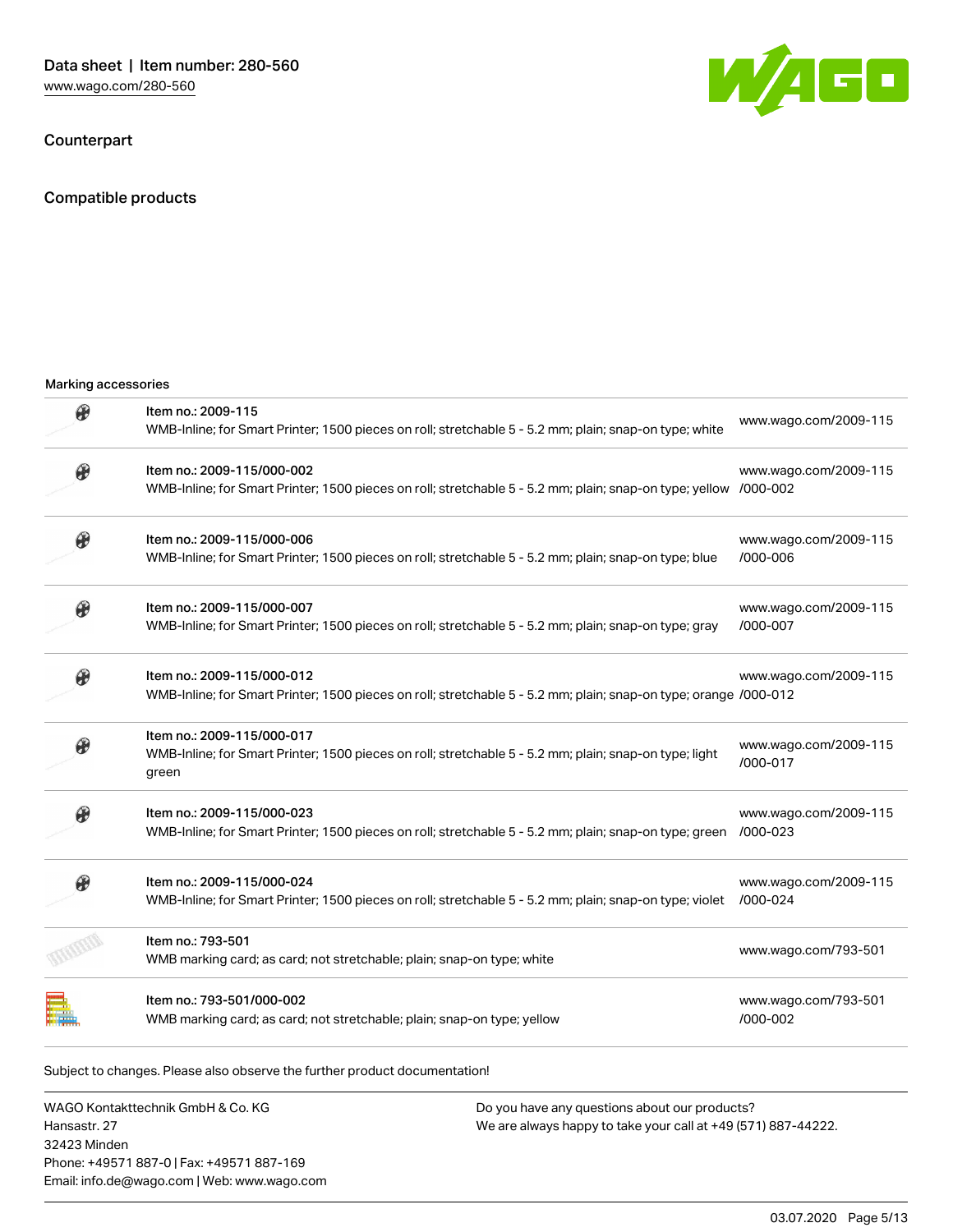

|               | Item no.: 793-501/000-005<br>WMB marking card; as card; not stretchable; plain; snap-on type; red                                                                   | www.wago.com/793-501<br>/000-005  |
|---------------|---------------------------------------------------------------------------------------------------------------------------------------------------------------------|-----------------------------------|
|               | Item no.: 793-501/000-006<br>WMB marking card; as card; not stretchable; plain; snap-on type; blue                                                                  | www.wago.com/793-501<br>/000-006  |
|               | Item no.: 793-501/000-007<br>WMB marking card; as card; not stretchable; plain; snap-on type; gray                                                                  | www.wago.com/793-501<br>/000-007  |
|               | Item no.: 793-501/000-012<br>WMB marking card; as card; not stretchable; plain; snap-on type; orange                                                                | www.wago.com/793-501<br>/000-012  |
|               | Item no.: 793-501/000-017<br>WMB marking card; as card; not stretchable; plain; snap-on type; light green                                                           | www.wago.com/793-501<br>/000-017  |
|               | Item no.: 793-501/000-023<br>WMB marking card; as card; not stretchable; plain; snap-on type; green                                                                 | www.wago.com/793-501<br>/000-023  |
|               | Item no.: 793-501/000-024<br>WMB marking card; as card; not stretchable; plain; snap-on type; violet                                                                | www.wago.com/793-501<br>/000-024  |
|               | Item no.: 793-5501<br>WMB marking card; as card; for terminal block width 5 - 17.5 mm; stretchable 5 - 5.2 mm; plain; snap- www.wago.com/793-5501<br>on type; white |                                   |
|               | Item no.: 793-5501/000-002<br>WMB marking card; as card; for terminal block width 5 - 17.5 mm; stretchable 5 - 5.2 mm; plain; snap-<br>on type; yellow              | www.wago.com/793-5501<br>/000-002 |
|               | Item no.: 793-5501/000-005<br>WMB marking card; as card; for terminal block width 5 - 17.5 mm; stretchable 5 - 5.2 mm; plain; snap-<br>on type; red                 | www.wago.com/793-5501<br>/000-005 |
| <b>REGION</b> | Item no.: 793-5501/000-006<br>WMB marking card; as card; for terminal block width 5 - 17.5 mm; stretchable 5 - 5.2 mm: plain: snap-<br>on type; blue                | www.wago.com/793-5501<br>/000-006 |
|               | Item no.: 793-5501/000-007<br>WMB marking card; as card; for terminal block width 5 - 17.5 mm; stretchable 5 - 5.2 mm; plain; snap-<br>on type; gray                | www.wago.com/793-5501<br>/000-007 |
|               | Item no.: 793-5501/000-012<br>WMB marking card; as card; for terminal block width 5 - 17.5 mm; stretchable 5 - 5.2 mm; plain; snap-<br>on type; orange              | www.wago.com/793-5501<br>/000-012 |
|               |                                                                                                                                                                     |                                   |

### Item no.: 793-5501/000-017

Subject to changes. Please also observe the further product documentation!

WAGO Kontakttechnik GmbH & Co. KG Hansastr. 27 32423 Minden Phone: +49571 887-0 | Fax: +49571 887-169 Email: info.de@wago.com | Web: www.wago.com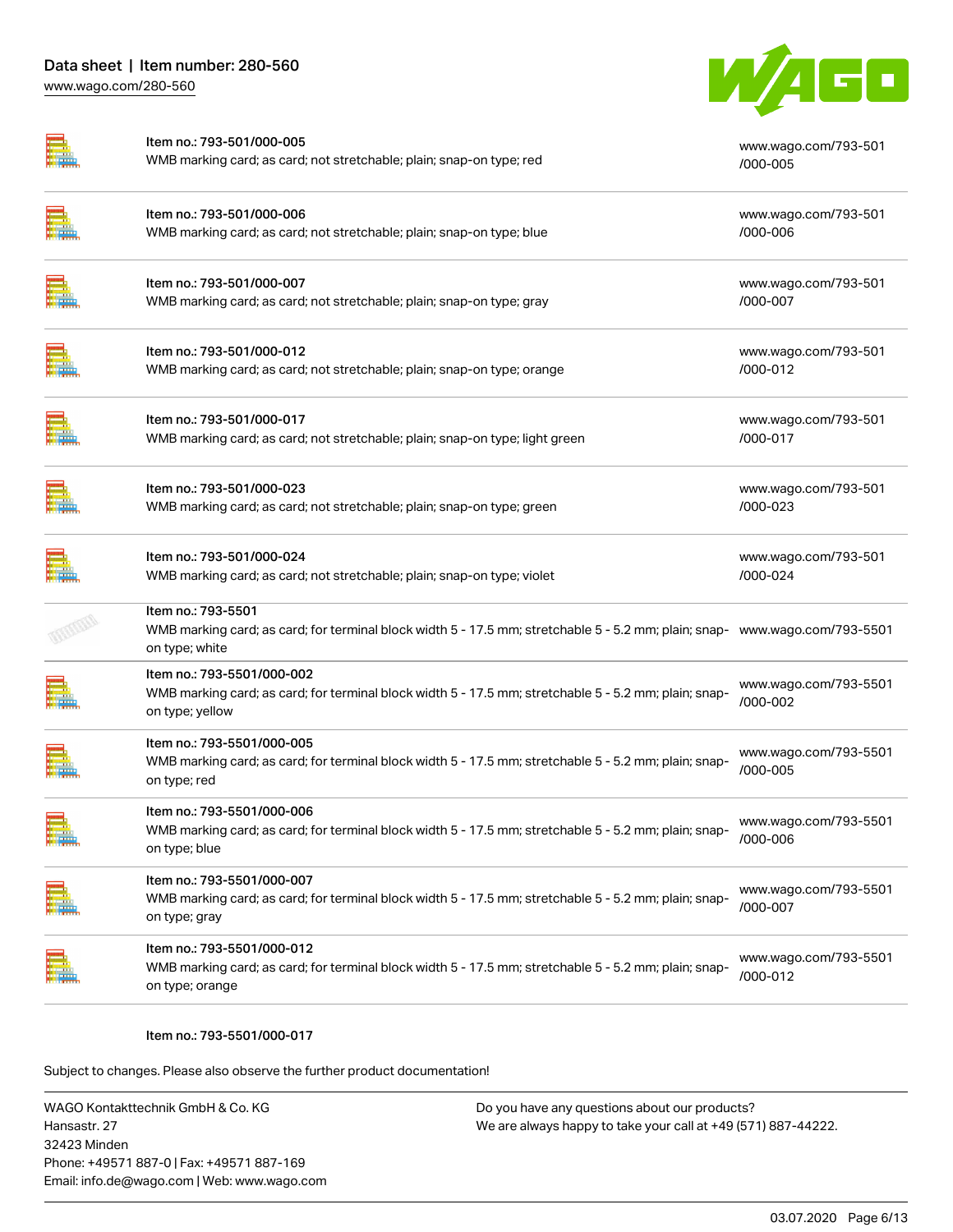

|  | ٦ |   |  |
|--|---|---|--|
|  |   |   |  |
|  |   | ٦ |  |
|  |   |   |  |
|  |   |   |  |
|  |   |   |  |

|                  | WMB marking card; as card; for terminal block width 5 - 17.5 mm; stretchable 5 - 5.2 mm; plain; snap-<br>on type; green                                     | www.wago.com/793-5501<br>/000-017 |  |
|------------------|-------------------------------------------------------------------------------------------------------------------------------------------------------------|-----------------------------------|--|
|                  | Item no.: 793-5501/000-023<br>WMB marking card; as card; for terminal block width 5 - 17.5 mm; stretchable 5 - 5.2 mm; plain; snap-<br>on type; light green | www.wago.com/793-5501<br>/000-023 |  |
|                  | Item no.: 793-5501/000-024<br>WMB marking card; as card; for terminal block width 5 - 17.5 mm; stretchable 5 - 5.2 mm; plain; snap-<br>on type; violet      | www.wago.com/793-5501<br>/000-024 |  |
| Carrier rail     |                                                                                                                                                             |                                   |  |
|                  | Item no.: 210-112<br>Steel carrier rail; 35 x 7.5 mm; 1 mm thick; 2 m long; slotted; according to EN 60715; "Hole width 25<br>mm                            | www.wago.com/210-112              |  |
|                  | Item no.: 210-113<br>Steel carrier rail; 35 x 7.5 mm; 1 mm thick; 2 m long; unslotted; according to EN 60715                                                | www.wago.com/210-113              |  |
|                  | Item no.: 210-114<br>Steel carrier rail; 35 x 15 mm; 1.5 mm thick; 2 m long; unslotted; similar to EN 60715                                                 | www.wago.com/210-114              |  |
| <b>CONTINUES</b> | Item no.: 210-115<br>Steel carrier rail; 35 x 7.5 mm; 1 mm thick; 2 m long; slotted; according to EN 60715; "Hole width 18<br>mm                            | www.wago.com/210-115              |  |
|                  | Item no.: 210-118<br>Steel carrier rail; 35 x 15 mm; 2.3 mm thick; 2 m long; unslotted; according to EN 60715                                               | www.wago.com/210-118              |  |
|                  | Item no.: 210-196<br>Aluminum carrier rail; 35 x 8.2 mm; 1.6 mm thick; 2 m long; unslotted; similar to EN 60715; silver-<br>colored                         | www.wago.com/210-196              |  |
|                  | Item no.: 210-197<br>Steel carrier rail; 35 x 15 mm; 1.5 mm thick; 2 m long; slotted; similar to EN 60715                                                   | www.wago.com/210-197              |  |
|                  | Item no.: 210-198<br>Copper carrier rail; 35 x 15 mm; 2.3 mm thick; 2 m long; unslotted; according to EN 60715; copper-<br>colored                          | www.wago.com/210-198              |  |
|                  | Item no.: 210-504<br>Steel carrier rail; 35 x 7.5 mm; 1 mm thick; 2 m long; slotted; galvanized; according to EN 60715                                      | www.wago.com/210-504              |  |
|                  | Item no.: 210-505<br>Steel carrier rail; 35 x 7.5 mm; 1 mm thick; 2 m long; unslotted; galvanized; according to EN 60715                                    | www.wago.com/210-505              |  |
|                  | Item no.: 210-506<br>Steel carrier rail; 35 x 15 mm; 1.5 mm thick; 2 m long; unslotted; galvanized; similar to EN 60715                                     | www.wago.com/210-506              |  |
|                  | Item no.: 210-508<br>Steel carrier rail; 35 x 15 mm; 1.5 mm thick; 2 m long; slotted; galvanized; similar to EN 60715                                       | www.wago.com/210-508              |  |

assembling

Subject to changes. Please also observe the further product documentation!

WAGO Kontakttechnik GmbH & Co. KG Hansastr. 27 32423 Minden Phone: +49571 887-0 | Fax: +49571 887-169 Email: info.de@wago.com | Web: www.wago.com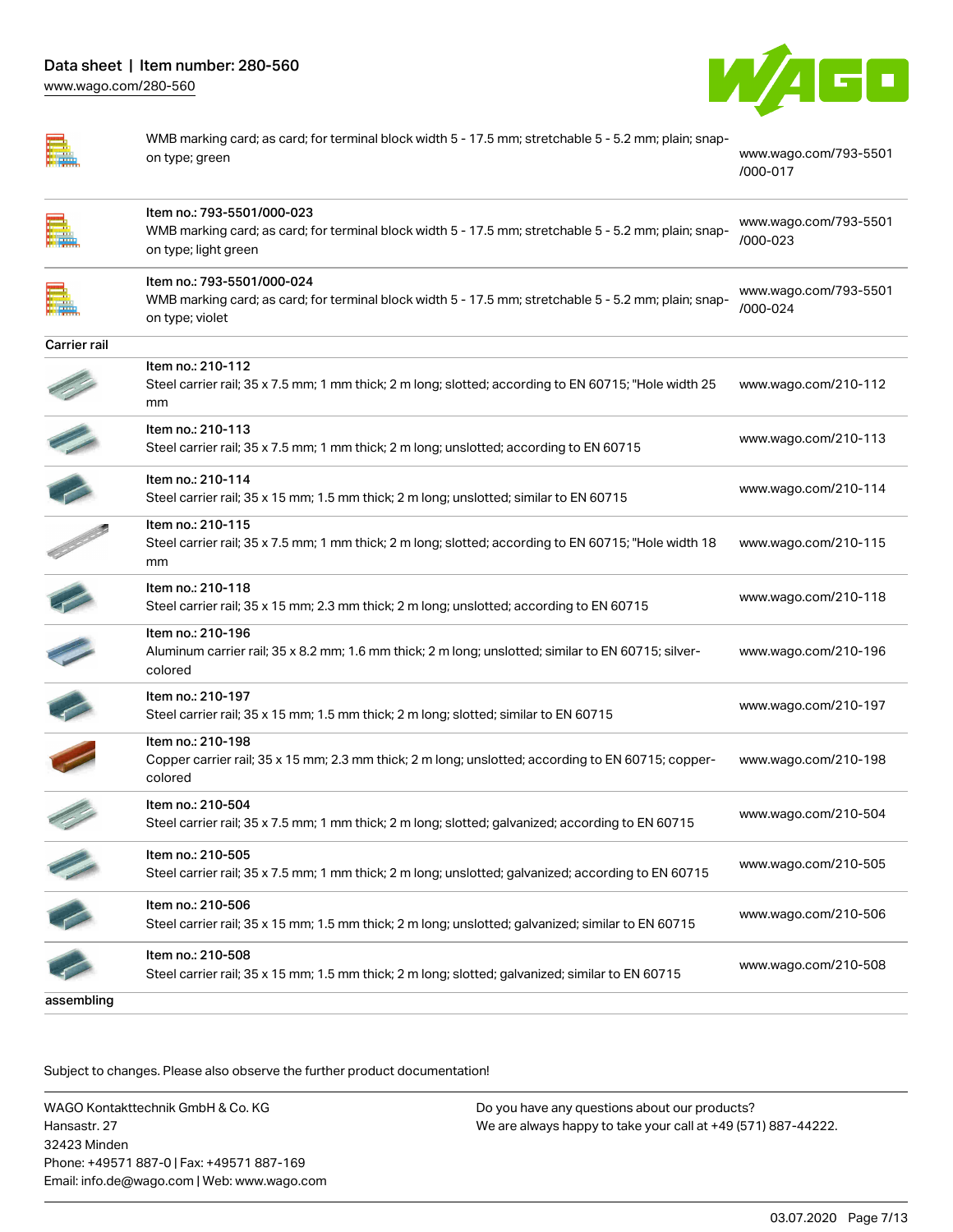

|                                                                            | Item no.: 249-116<br>Screwless end stop; 6 mm wide; for DIN-rail 35 x 15 and 35 x 7.5; gray                    | www.wago.com/249-116 |  |  |
|----------------------------------------------------------------------------|----------------------------------------------------------------------------------------------------------------|----------------------|--|--|
|                                                                            | Item no.: 709-154<br>Cover; Type 2; suitable for cover carrier, type 2; 1 m long; transparent                  | www.wago.com/709-154 |  |  |
| ferrule                                                                    |                                                                                                                |                      |  |  |
|                                                                            | Item no.: 216-101<br>Ferrule; Sleeve for 0.5 mm <sup>2</sup> / AWG 22; uninsulated; electro-tin plated         | www.wago.com/216-101 |  |  |
|                                                                            | Item no.: 216-102<br>Ferrule; Sleeve for 0.75 mm <sup>2</sup> / AWG 20; uninsulated; electro-tin plated        | www.wago.com/216-102 |  |  |
|                                                                            | Item no.: 216-103<br>Ferrule; Sleeve for 1 mm <sup>2</sup> / AWG 18; uninsulated; electro-tin plated           | www.wago.com/216-103 |  |  |
|                                                                            | Item no.: 216-104<br>Ferrule; Sleeve for 1.5 mm <sup>2</sup> / AWG 16; uninsulated; electro-tin plated         | www.wago.com/216-104 |  |  |
|                                                                            | Item no.: 216-201<br>Ferrule; Sleeve for 0.5 mm <sup>2</sup> / 20 AWG; insulated; electro-tin plated; white    | www.wago.com/216-201 |  |  |
|                                                                            | Item no.: 216-202<br>Ferrule; Sleeve for 0.75 mm <sup>2</sup> / 18 AWG; insulated; electro-tin plated; gray    | www.wago.com/216-202 |  |  |
|                                                                            | Item no.: 216-203<br>Ferrule; Sleeve for 1 mm <sup>2</sup> / AWG 18; insulated; electro-tin plated; red        | www.wago.com/216-203 |  |  |
|                                                                            | Item no.: 216-204<br>Ferrule; Sleeve for 1.5 mm <sup>2</sup> / AWG 16; insulated; electro-tin plated; black    | www.wago.com/216-204 |  |  |
|                                                                            | Item no.: 216-301<br>Ferrule; Sleeve for 0.25 mm <sup>2</sup> / AWG 24; insulated; electro-tin plated; yellow  | www.wago.com/216-301 |  |  |
|                                                                            | Item no.: 216-302<br>Ferrule; Sleeve for 0.34 mm <sup>2</sup> / 22 AWG; insulated; electro-tin plated; green   | www.wago.com/216-302 |  |  |
| <b>Protective Warning Marker</b>                                           |                                                                                                                |                      |  |  |
|                                                                            | Item no.: 280-415<br>Protective warning marker; with high-voltage symbol, black; for 5 terminal blocks; yellow | www.wago.com/280-415 |  |  |
| Jumper                                                                     |                                                                                                                |                      |  |  |
|                                                                            | Item no.: 210-103<br>Wire commoning chain; insulated; black                                                    | www.wago.com/210-103 |  |  |
|                                                                            | Item no.: 210-123<br>Wire commoning chain; insulated; blue                                                     | www.wago.com/210-123 |  |  |
|                                                                            | Item no.: 280-402<br>Adjacent jumper; insulated; IN = IN terminal block; gray                                  | www.wago.com/280-402 |  |  |
|                                                                            | Item no.: 280-482<br>Comb-style jumper bar; insulated; 2-way; IN = IN terminal block; gray                     | www.wago.com/280-482 |  |  |
| Subject to changes. Please also observe the further product documentation! |                                                                                                                |                      |  |  |

WAGO Kontakttechnik GmbH & Co. KG Hansastr. 27 32423 Minden Phone: +49571 887-0 | Fax: +49571 887-169 Email: info.de@wago.com | Web: www.wago.com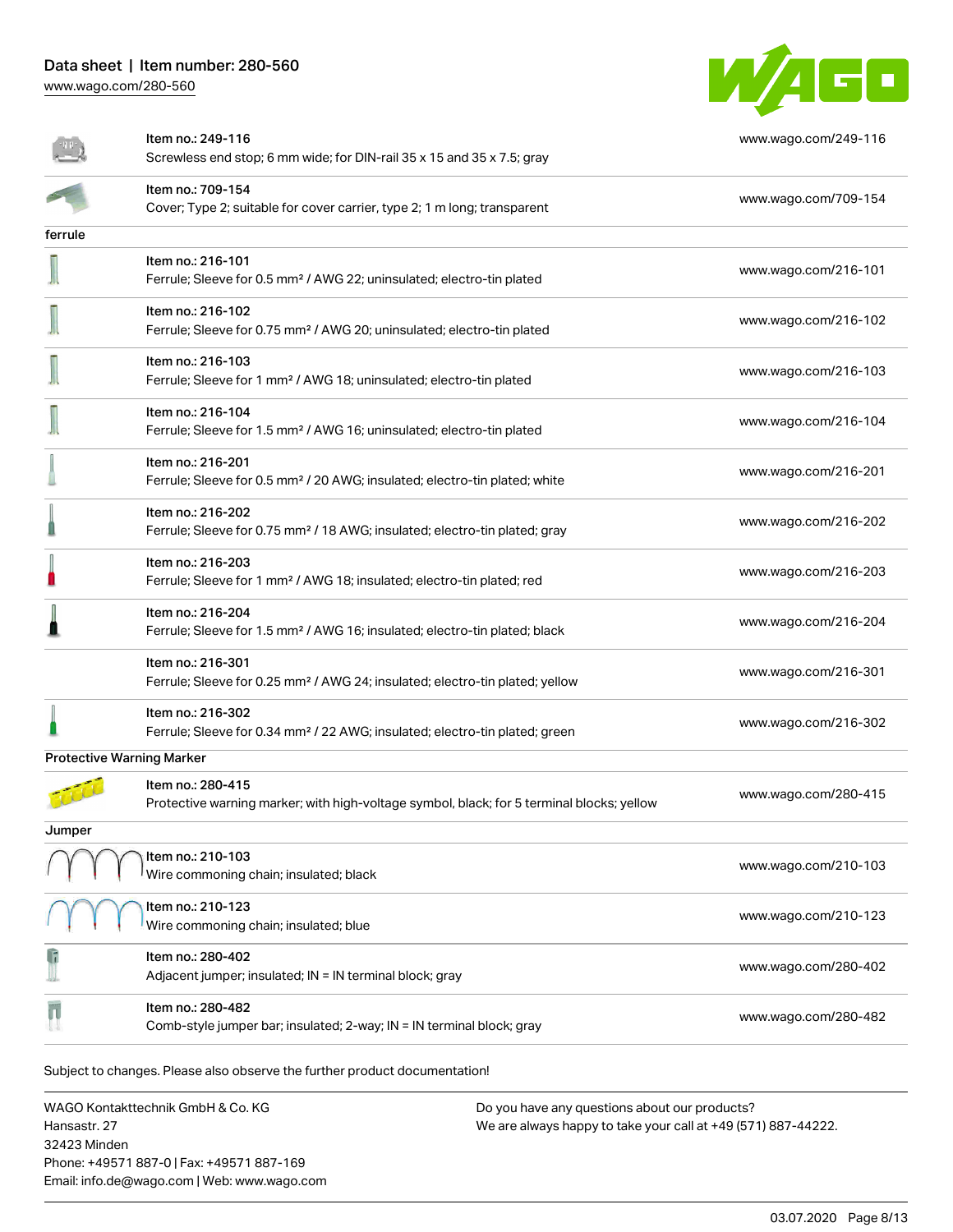## Data sheet | Item number: 280-560 [www.wago.com/280-560](http://www.wago.com/280-560)



|                          | Item no.: 280-483<br>Comb-style jumper bar; insulated; 3-way; IN = IN terminal block; gray                                | www.wago.com/280-483 |
|--------------------------|---------------------------------------------------------------------------------------------------------------------------|----------------------|
|                          | Item no.: 280-484<br>Comb-style jumper bar; insulated; 4-way; IN = IN terminal block; gray                                | www.wago.com/280-484 |
| HH                       | Item no.: 280-485<br>Comb-style jumper bar; insulated; 5-way; IN = IN terminal block; gray                                | www.wago.com/280-485 |
|                          | Item no.: 280-490<br>Comb-style jumper bar; insulated; 10-way; IN = IN terminal block; gray                               | www.wago.com/280-490 |
|                          | Item no.: 280-492<br>Alternate comb-style jumper bar; insulated; 2-way; IN = IN terminal block; gray                      | www.wago.com/280-492 |
|                          | Item no.: 709-110<br>Wire commoning chain; 2.5 mm <sup>2</sup> ; insulated; black                                         | www.wago.com/709-110 |
|                          | Item no.: 709-111<br>Wire commoning chain; 2.5 mm <sup>2</sup> ; insulated; black                                         | www.wago.com/709-111 |
|                          | Item no.: 709-112<br>Wire commoning chain; 2.5 mm <sup>2</sup> ; insulated; black                                         | www.wago.com/709-112 |
|                          | Item no.: 780-452<br>Staggered jumper; insulated; from 1 to 2; Spacing: 5 mm; suitable for 2-conductor female plugs; gray | www.wago.com/780-452 |
|                          | Item no.: 780-453<br>Staggered jumper; insulated; from 1 to 3; Spacing: 5 mm; suitable for 2-conductor female plugs; gray | www.wago.com/780-453 |
|                          | Item no.: 780-454<br>Staggered jumper; insulated; from 1 to 4; Spacing: 5 mm; suitable for 2-conductor female plugs; gray | www.wago.com/780-454 |
|                          | Item no.: 780-455<br>Staggered jumper; insulated; from 1 to 5; Spacing: 5 mm; suitable for 2-conductor female plugs; gray | www.wago.com/780-455 |
|                          | Item no.: 780-456<br>Staggered jumper; insulated; from 1 to 6; Spacing: 5 mm; suitable for 2-conductor female plugs; gray | www.wago.com/780-456 |
|                          | Item no.: 780-457<br>Staggered jumper; insulated; from 1 to 7; Spacing: 5 mm; suitable for 2-conductor female plugs; gray | www.wago.com/780-457 |
|                          | Item no.: 780-458<br>Staggered jumper; insulated; from 1 to 8; Spacing: 5 mm; suitable for 2-conductor female plugs; gray | www.wago.com/780-458 |
| Push-In type wire jumper |                                                                                                                           |                      |
|                          | Item no.: 249-123<br>Push-in type wire jumper; 0.75 mm <sup>2</sup> ; insulated; 180 mm long; black                       | www.wago.com/249-123 |
|                          | Item no.: 249-125<br>Push-in type wire jumper; insulated; 60 mm long; black                                               | www.wago.com/249-125 |
|                          | Item no.: 249-126<br>Push-in type wire jumper; 0.75 mm <sup>2</sup> ; insulated; 110 mm long; black                       | www.wago.com/249-126 |
|                          | Subject to changes. Please also observe the further product documentation!                                                |                      |
|                          | WAGO Kontakttechnik GmbH & Co. KG<br>Do you have any questions about our products?                                        |                      |

Hansastr. 27 32423 Minden Phone: +49571 887-0 | Fax: +49571 887-169 Email: info.de@wago.com | Web: www.wago.com We are always happy to take your call at +49 (571) 887-44222.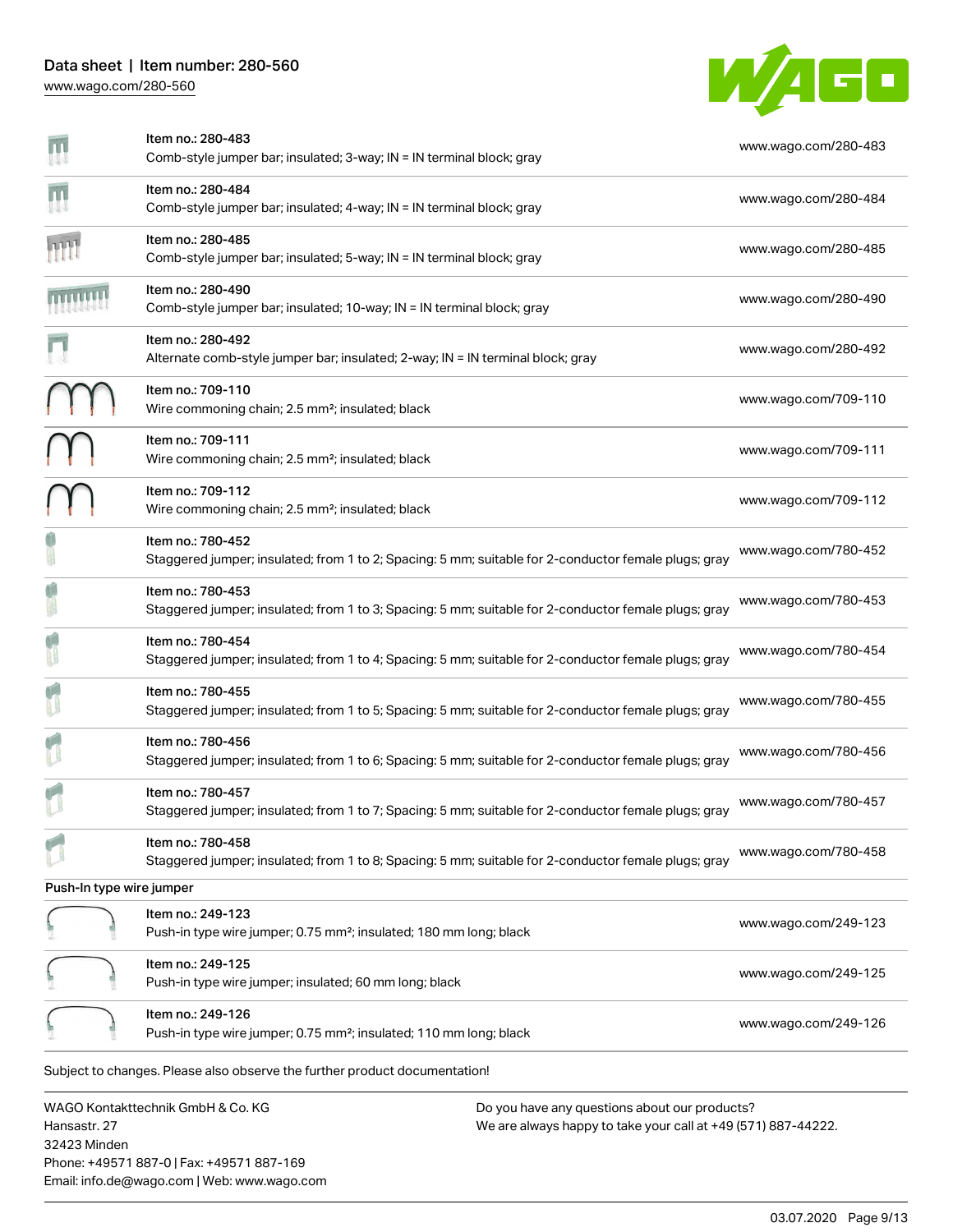

| Item no.: 249-127 |  |
|-------------------|--|
|-------------------|--|

|                 | Push-in type wire jumper; 0.75 mm <sup>2</sup> ; insulated; 250 mm long; black                                                | www.wago.com/249-127 |
|-----------------|-------------------------------------------------------------------------------------------------------------------------------|----------------------|
| Insulation stop |                                                                                                                               |                      |
|                 | Item no.: 280-470<br>Insulation stop; $0.08 - 0.2$ mm <sup>2</sup> "s" $(0.14$ mm <sup>2</sup> "f-st"); 5 pieces/strip; white | www.wago.com/280-470 |
|                 | Item no.: 280-471<br>Insulation stop; 0.25 - 0.5 mm <sup>2</sup> ; 5 pieces/strip; light gray                                 | www.wago.com/280-471 |
|                 | Item no.: 280-472<br>Insulation stop; 0.75 - 1 mm <sup>2</sup> ; 5 pieces/strip                                               | www.wago.com/280-472 |
| tools           |                                                                                                                               |                      |
|                 | Item no.: 210-657<br>Operating tool; Blade: 3.5 x 0.5 mm; with a partially insulated shaft; short                             | www.wago.com/210-657 |
|                 | Item no.: 210-658<br>Operating tool; Blade: 3.5 x 0.5 mm; with a partially insulated shaft; angled; short                     | www.wago.com/210-658 |
|                 | Item no.: 210-720<br>Operating tool; Blade: 3.5 x 0.5 mm; with a partially insulated shaft                                    | www.wago.com/210-720 |

## Downloads

## Documentation

Bid Text

| 280-560<br>GAEB X81 - Datei | Feb 19, 2019 | xml<br>3.3 kB  | Download |
|-----------------------------|--------------|----------------|----------|
| 280-560<br>doc - Datei      | Mar 14, 2017 | doc<br>25.1 kB | Download |

## CAD/CAE-Data

## CAD data

| 2D/3D Models 280-560      | <b>URL</b> | Download |
|---------------------------|------------|----------|
| <b>CAE</b> data           |            |          |
| EPLAN Data Portal 280-560 | <b>URL</b> | Download |
| WSCAD Universe 280-560    | URL        | Download |

Subject to changes. Please also observe the further product documentation!

WAGO Kontakttechnik GmbH & Co. KG Hansastr. 27 32423 Minden Phone: +49571 887-0 | Fax: +49571 887-169 Email: info.de@wago.com | Web: www.wago.com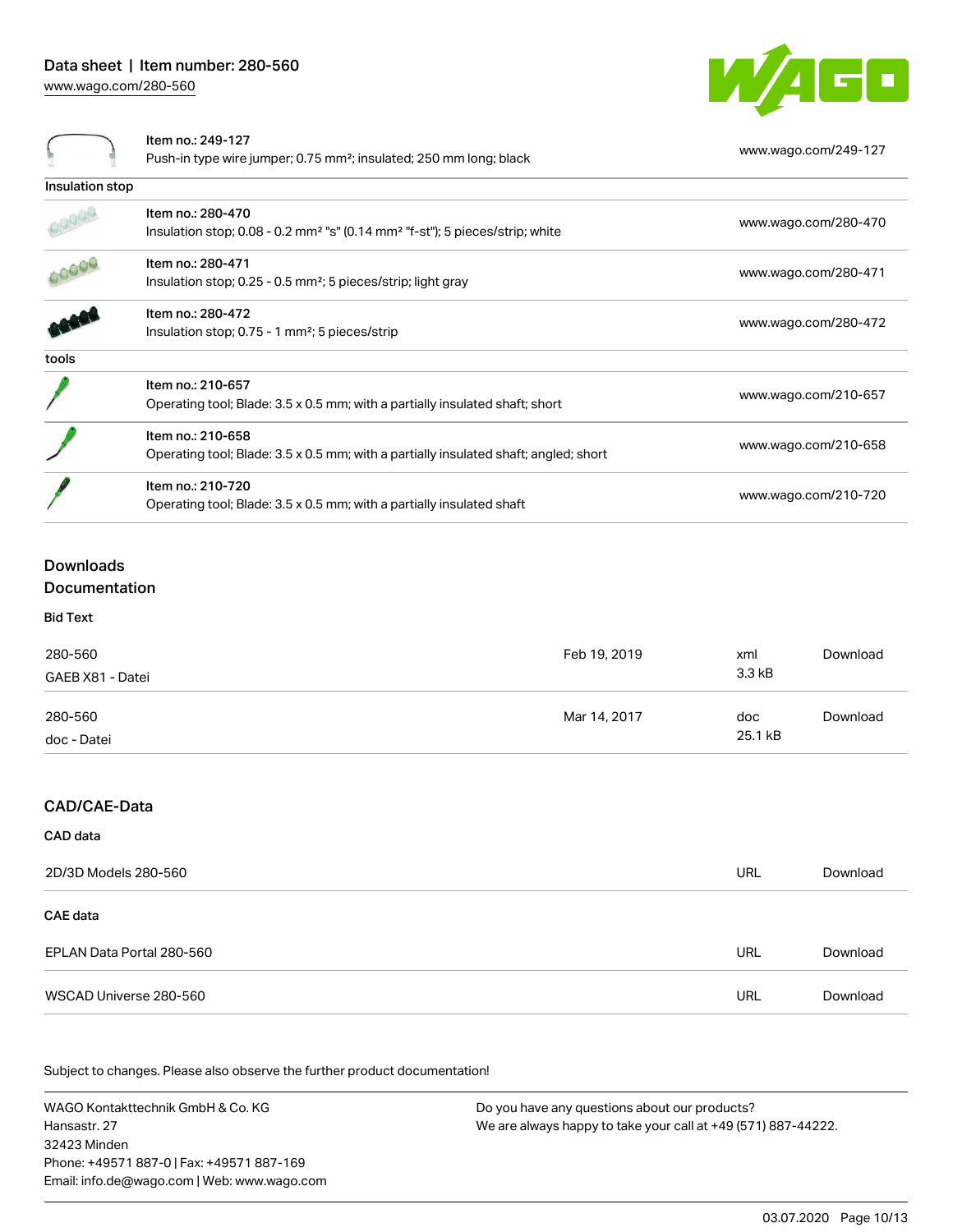

## Installation Notes

#### Installation



Snapping a terminal block onto the carrier rail – terminal blocks with a grounding foot automatically establish a direct contact to the rail.



Removing a terminal block from the carrier rail. Notice: Remove jumper contacts first.

### Conductor termination



CAGE CLAMP® connection



CAGE CLAMP® connection

Inserting a conductor via straight operating tool (210‑720).

#### Commoning

Inserting a conductor via angled operating tool (210‑658).

Subject to changes. Please also observe the further product documentation!

WAGO Kontakttechnik GmbH & Co. KG Hansastr. 27 32423 Minden Phone: +49571 887-0 | Fax: +49571 887-169 Email: info.de@wago.com | Web: www.wago.com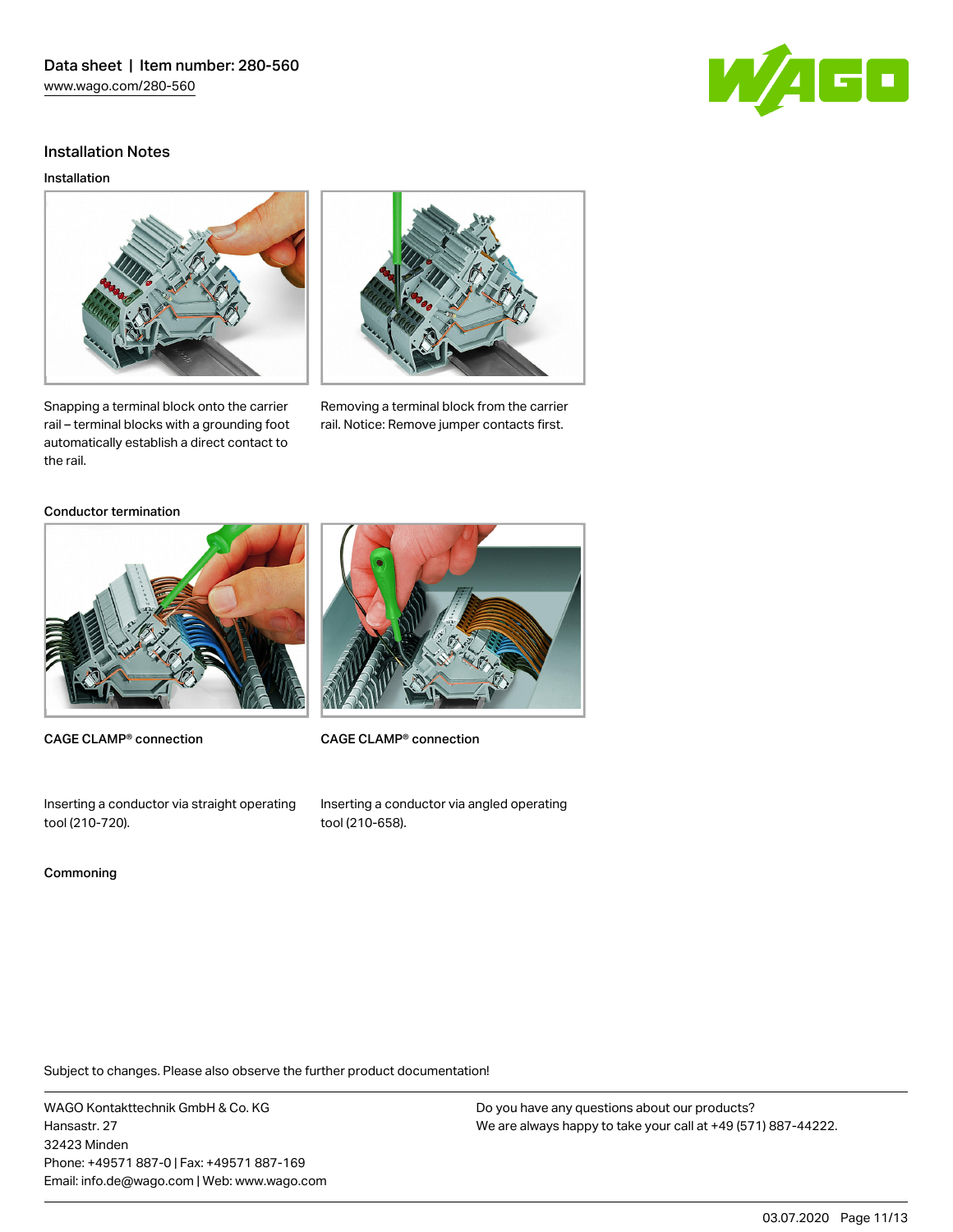



Commoning using an adjacent jumper (280‑402).

Push jumper down until fully inserted.

#### **Testing**



Testing via banana plug and test plug adapter (209‑170).



Testing via voltage tester directly on the current bar.

Application



Sensor terminal block paired with a 3 conductor sensor

.<br>Subject to changes. Please also observe the further product documentation!

WAGO Kontakttechnik GmbH & Co. KG Hansastr. 27 32423 Minden Phone: +49571 887-0 | Fax: +49571 887-169 Email: info.de@wago.com | Web: www.wago.com